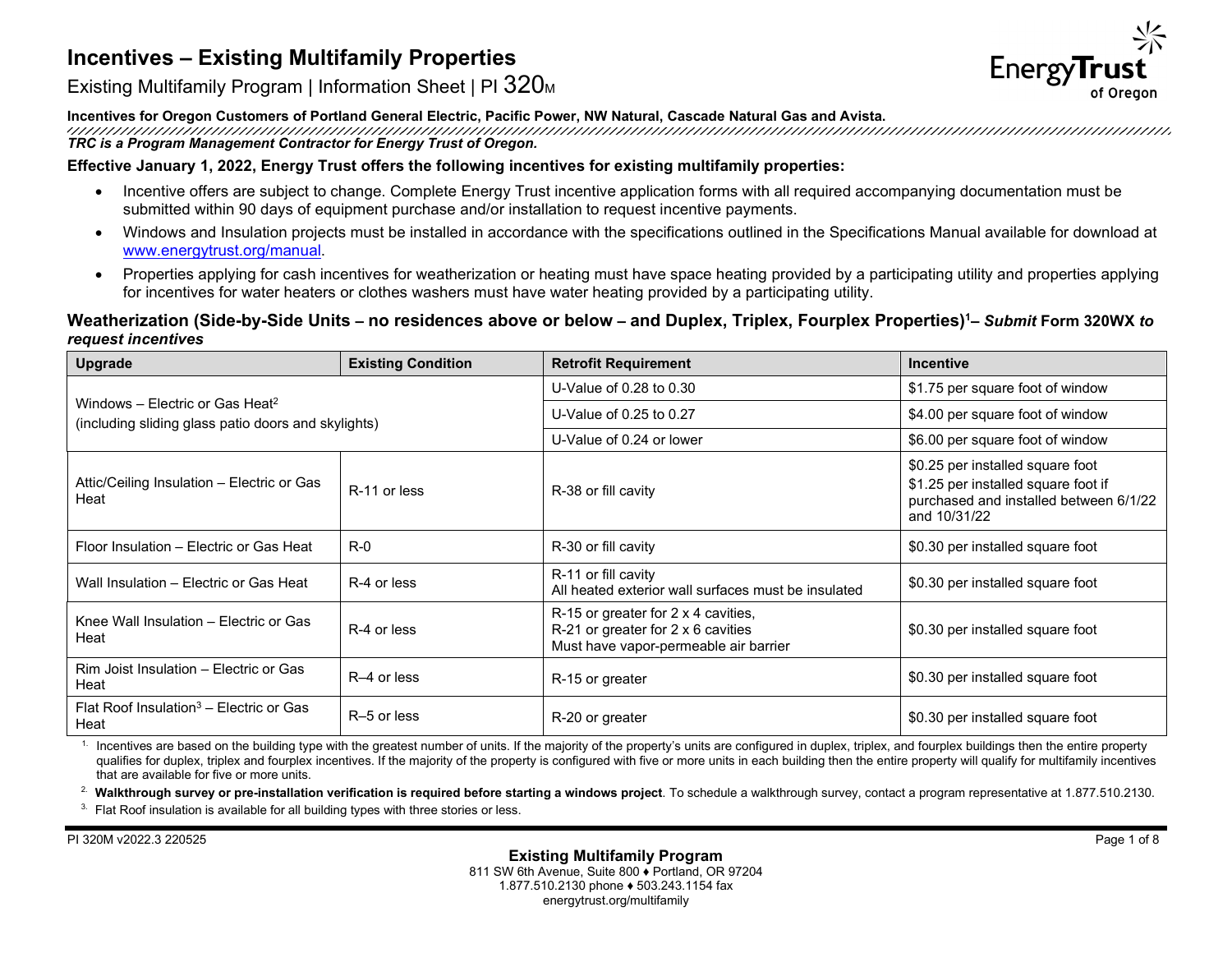

Existing Multifamily Program | Information Sheet | PI 320<sub>M</sub>

# **Incentives for Oregon Customers of Portland General Electric, Pacific Power, NW Natural, Cascade Natural Gas and Avista.**

*TRC is a Program Management Contractor for Energy Trust of Oregon.*

# **Weatherization (Stacked Structures with Five or More Units)** *– Submit* **Form 320WX** *to request incentives*

| Equipment                                                                     | <b>Existing Condition</b> | <b>Retrofit Requirement</b>                                                         | <b>Incentive</b>                 |
|-------------------------------------------------------------------------------|---------------------------|-------------------------------------------------------------------------------------|----------------------------------|
| Windows - Electric Heat <sup>4</sup><br>(including sliding glass patio doors) | Single-Pane               | U-Value of 0.30 or lower, replacing single-pane or storm<br>and single-pane windows | \$3.00 per square foot of window |
| Attic/Ceiling Insulation - Electric or Gas Heat                               | R-18 or less              | R-49 or fill attic space                                                            | \$0.25 per installed square foot |
| Floor Insulation - Electric Heat                                              | R-11 or less              | R-30 or fill cavity                                                                 | \$0.30 per installed square foot |
| Flat Roof Insulation <sup>5</sup> - Electric or Gas Heat                      | R-5 or less               | R-20 or greater                                                                     | \$0.30 per installed square foot |

<sup>4.</sup> Walkthrough survey or pre-installation verification is required before starting a windows project. To schedule a walkthrough survey, contact a program representative at 1.877.510.2130.<br><sup>5.</sup> Flat Roof Insulation is ava

## **Pipe Insulation** *– Submit* **Form 320WX** *to request incentives*

| <b>Equipment</b>                                                                                      | <b>Existing Condition</b> | <b>Retrofit Requirement</b>                                                                                                                                                                                                                                                                                                                               | Incentive              |
|-------------------------------------------------------------------------------------------------------|---------------------------|-----------------------------------------------------------------------------------------------------------------------------------------------------------------------------------------------------------------------------------------------------------------------------------------------------------------------------------------------------------|------------------------|
| Boiler Pipe Insulation - Gas<br>Low-pressure steam only (<15 psig)                                    | No Insulation             | 1.5" diameter pipe or less requires minimum 1.5" thick<br>insulation. Pipe greater than 1.5" in diameter requires<br>minimum 2" thick insulation. Indoor pipe insulation<br>projects must include all service jacketing (ASJ) and<br>outdoor pipe insulation projects must include aluminum<br>jacketing. Batt insulation does not qualify for incentive. | \$4.00 per linear foot |
| Domestic Hot Water Pipe Insulation <sup>6</sup> – Gas<br>Central gas-fired recirculation systems only |                           |                                                                                                                                                                                                                                                                                                                                                           | \$4.00 per linear foot |

### **Heating, Ventilation and Cooling** *– Submit* **Form 320HVAC** *to request incentives*

| Equipment                                                                                              | <b>Retrofit Requirement</b>                                                                                                                                                                                               | <b>Incentive</b>                                                                                  |
|--------------------------------------------------------------------------------------------------------|---------------------------------------------------------------------------------------------------------------------------------------------------------------------------------------------------------------------------|---------------------------------------------------------------------------------------------------|
| Hydronic Heating Circulator Pumps - with<br>single speed electronically commutated motor<br>(ECM)      | An in-line circulator with a horizontal. Pump motor must be ECM, not induction.<br>Site receives electricity from a participating utility.                                                                                | \$200 per circulator > $\frac{3}{4}$ hp to $\leq$ 2.5 hp $\geq$<br>$$300$ per circulator > 2.5 hp |
| Hydronic Heating Circulator Pumps - with<br>variable speed ECM                                         | An in-line circulator with a horizontal motor. Pump motor must be ECM, not<br>induction. Site receives electricity from a participating utility.                                                                          | \$300 per circulator > $\frac{1}{2}$ hp to $\leq$ 2.5 hp<br>$$750$ per circulator $> 2.5$ hp      |
| Furnace - Gas<br>Side-by-side attached dwelling units and<br>duplex, triplex, fourplex properties only | 90% Annual fuel utilization efficiency (AFUE) or greater (only for furnaces used<br>as primary heat source, not as back-up heat source)                                                                                   | \$550 per unit<br>\$1,000 per unit if purchased and installed<br>between 6/1/22 and 10/31/22      |
| Condensing Furnace - Gas<br>Stacked structures with five or more units<br>only                         | < 225,000 Btu/h input capacity. Qualification based on Thermal Efficiency (TE). If<br>TE is not provided, AFUE may be used. Must serve multiple units or serve a<br>common area. Offices are not considered common areas. | \$1.50 per kBtu/h; min 91% TE<br>\$2.00 per kBtu/h; min 95% TE<br>\$3.00 per kBtu/h; min 98% TE   |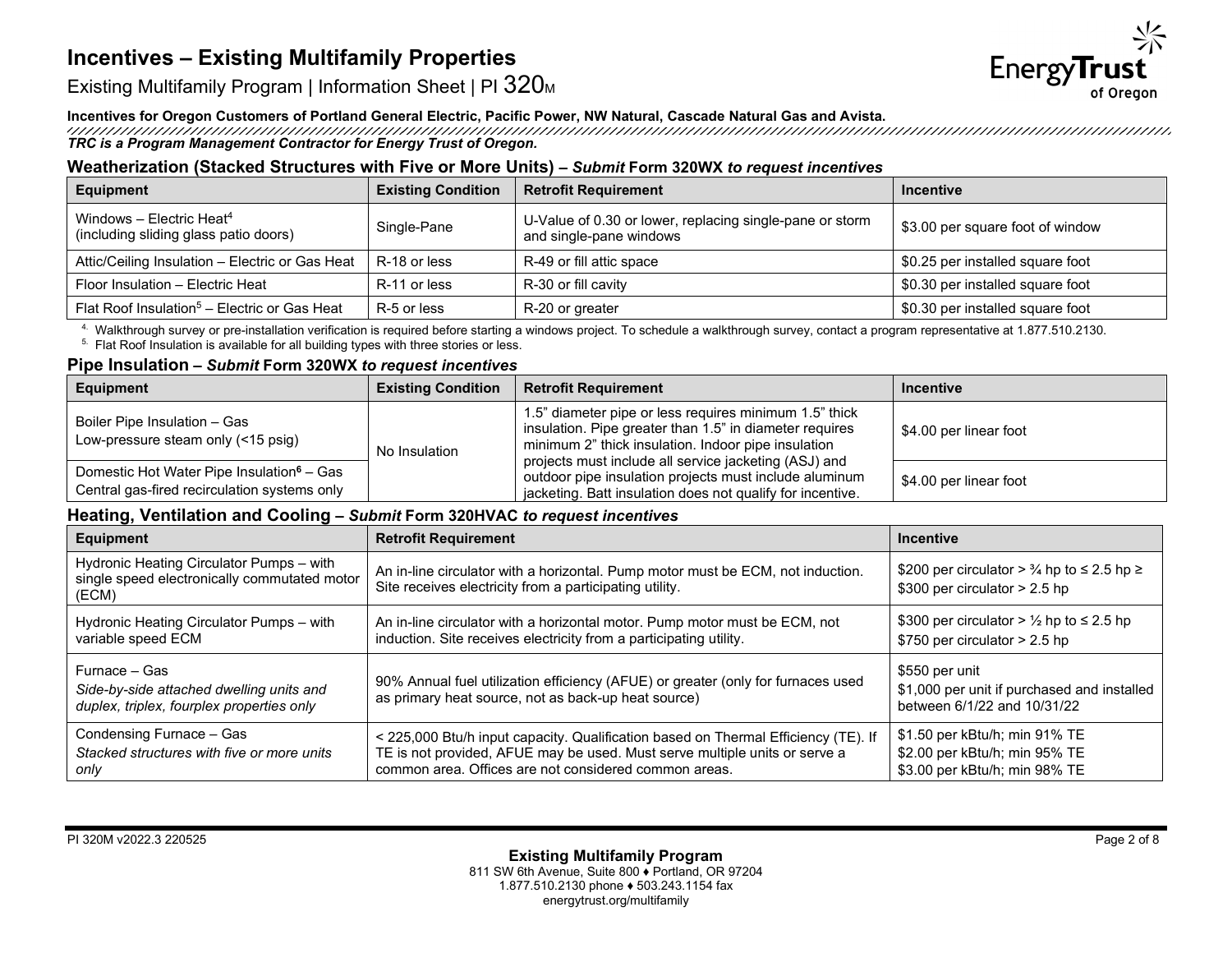



### **Incentives for Oregon Customers of Portland General Electric, Pacific Power, NW Natural, Cascade Natural Gas and Avista.**

*TRC is a Program Management Contractor for Energy Trust of Oregon.*

#### **Heating, Ventilation and Cooling** *(Continued) – Submit* **Form 320HVAC** *to request incentives*

| <b>Equipment</b>                                                                                                                             | <b>Retrofit Requirement</b>                                                                                                                                                                                                                                                                                                                                                                                                                                                                    | <b>Incentive</b>                                                                          |
|----------------------------------------------------------------------------------------------------------------------------------------------|------------------------------------------------------------------------------------------------------------------------------------------------------------------------------------------------------------------------------------------------------------------------------------------------------------------------------------------------------------------------------------------------------------------------------------------------------------------------------------------------|-------------------------------------------------------------------------------------------|
| High-Efficiency Direct-vent Fireplace<br>- Gas Side-by-side attached dwelling<br>units and duplex, triplex, fourplex<br>properties only      | Must be 70% FE or greater, have an intermittent pilot ignition, be vented to outside with<br>sealed combustion, and be on Energy Trust's qualified models listed at<br>https://energytrust.org/gasfireplaces.                                                                                                                                                                                                                                                                                  | \$150 per unit - FE 70 - 74%<br>\$250 per unit - FE 75% or greater                        |
| Thermostatic Radiator Valves (TRVs)<br>- Gas Central hydronic or steam<br>systems only                                                       | Replace manual, non-thermostatically controlled valves at dwelling unit radiators                                                                                                                                                                                                                                                                                                                                                                                                              | \$100 per TRV<br>\$200 per TRV if purchased and<br>installed between 3/1/22 and 9/30/22   |
| Steam Traps - Low-pressure (< 15<br>psig) systems only                                                                                       | Must replace a failed, open existing steam trap; participating gas utility serving a gas-fired<br>steam boiler system                                                                                                                                                                                                                                                                                                                                                                          | \$100 per trap<br>\$300 per trap if purchased and installed<br>between 3/1/22 and 9/30/22 |
| Packaged Terminal Heat Pump<br>(PTHP)                                                                                                        | Must be on the AHRI PTHP qualified list - visit www.ahridirectory.org<br>Unit must provide both heat pump heating and cooling and replace electric furnace or<br>electric resistance heat (baseboard, in-wall unit or internal heater of PTAC)                                                                                                                                                                                                                                                 | \$200 per unit                                                                            |
| Ductless Heat Pump                                                                                                                           | Must have an HSPF of 9.0 or greater per AHRI - visit www.ahridirectory.org. At least one<br>indoor unit must replace electric resistance heat (electric furnace, baseboard or in-wall unit)<br>in the primary living space. Replacing natural gas heating does not qualify. Ducted indoor<br>heads are allowed if all other requirements are met.                                                                                                                                              | \$800 per outdoor unit                                                                    |
| Ducted Heat Pump<br>Side-by-side attached dwelling units<br>and duplex, triplex, fourplex<br>properties only                                 | HSPF 8.5 or greater. Must be residence's primary heat source and replace electric forced air<br>furnace. Energy Trust recommends electric auxiliary heat be locked out by thermostat at<br>35°F or per manufacturer's recommended energy saving setting. Thermostat must either<br>have an outdoor temperature sensor or be a qualified web-enabled model that is connected<br>to the internet. Cannot be combined with other heat pump, heat pump controls or smart<br>thermostat incentives. | \$700 per unit                                                                            |
| Heat Pump Advanced Controls <sup>6</sup><br>Side-by-side attached dwelling units<br>and duplex, triplex, fourplex<br>properties are eligible | Add a qualifying thermostat to a new or existing ducted heat pump with electric forced air<br>furnace auxiliary heat. Thermostat must be either web-enabled or utilize an outdoor<br>temperature sensor and be programmed with a 35°F degree lockout. Cannot be combined<br>with other heat pump, heat pump controls, or smart thermostat incentive. Must be contractor<br>installed. Qualifying models at https://energytrust.org/heatpumpcontrols                                            | \$250 per unit                                                                            |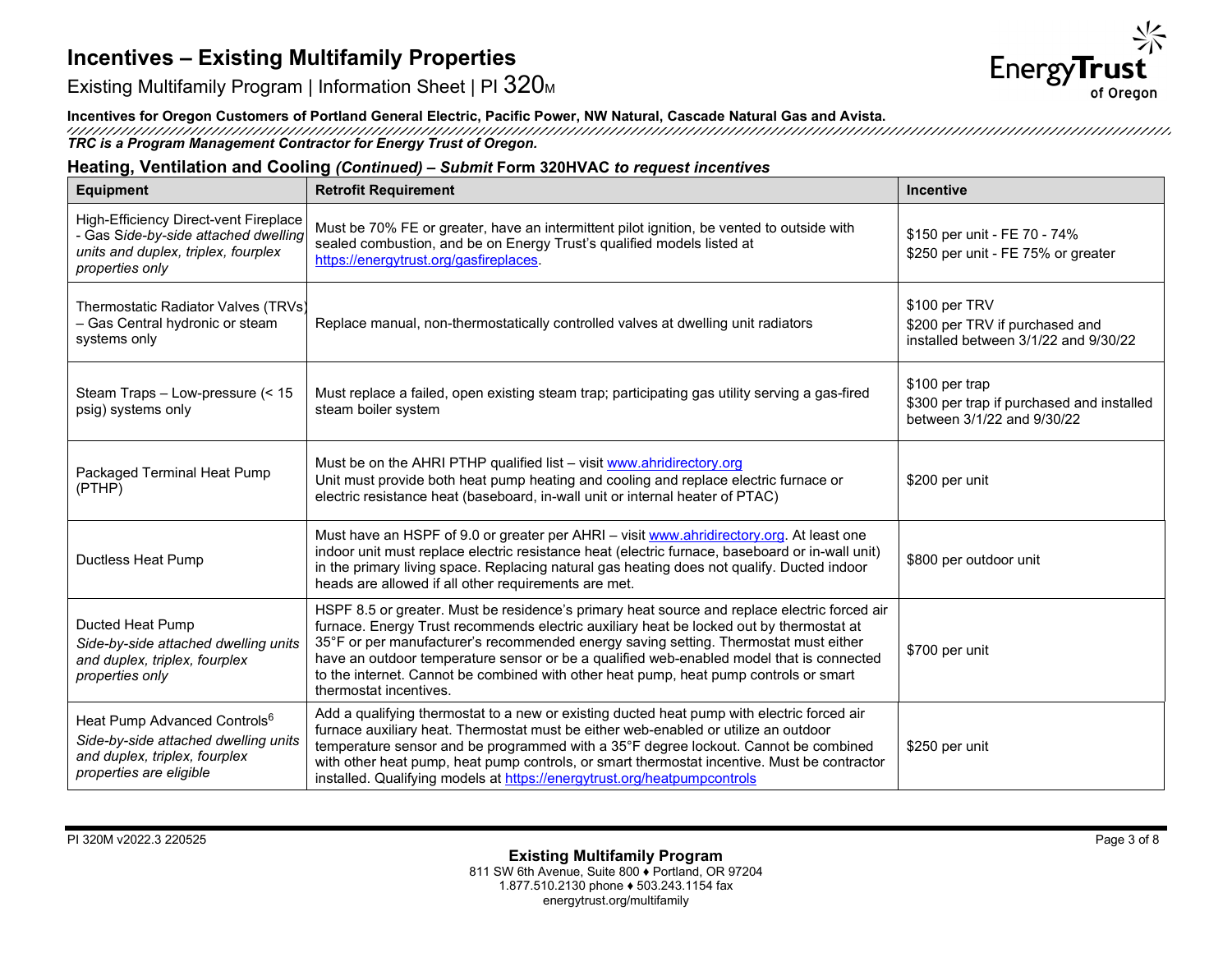

Existing Multifamily Program | Information Sheet | PI 320M

### **Incentives for Oregon Customers of Portland General Electric, Pacific Power, NW Natural, Cascade Natural Gas and Avista.**

*TRC is a Program Management Contractor for Energy Trust of Oregon.*

| <b>Equipment</b>                                                           | <b>Retrofit Requirement</b>                                                                                                                                                                              |                                          | <b>Incentive</b>        |
|----------------------------------------------------------------------------|----------------------------------------------------------------------------------------------------------------------------------------------------------------------------------------------------------|------------------------------------------|-------------------------|
| <b>Extended Capacity Heat Pump</b><br>Side-by-side attached dwelling units | Must be primary heating source, and residence must not have a<br>backup gas heating system. Heat pump must be included in Energy<br>Trust's list of qualifying products. Thermostat controls must be set | Replacing Any Heat<br>System             | \$650 per unit          |
| and duplex, triplex, fourplex<br>properties only                           | with an auxiliary heat lockout setting per manufacturer's<br>recommendations. Cannot be combined with other Energy Trust heat<br>pump or controls incentives                                             | Replacing Electric<br>Forced Air Furnace | $\mid$ \$1,350 per unit |

<sup>6.</sup> The site's electricity must be provided by Portland General Electric or Pacific Power.

## **Heating, Ventilation and Cooling** *(Continued) – Submit* **Form 320HVAC** *to request incentives*

| <b>Equipment</b>                                                                                                                                                                                                                                                                                     | <b>Retrofit Requirement</b>                                                                                                                                                                                                                                                                                                                                         | Incentive                                                                   |                        |
|------------------------------------------------------------------------------------------------------------------------------------------------------------------------------------------------------------------------------------------------------------------------------------------------------|---------------------------------------------------------------------------------------------------------------------------------------------------------------------------------------------------------------------------------------------------------------------------------------------------------------------------------------------------------------------|-----------------------------------------------------------------------------|------------------------|
| High-Efficiency Condensing Boiler -<br>Gas                                                                                                                                                                                                                                                           | Minimum 94% AFUE or TE. Cannot be a backup boiler. System must have return water temperature<br>appropriate to condensing functionality.                                                                                                                                                                                                                            | \$8.50 per kBtu/h                                                           |                        |
| New Rooftop Units (RTU) with<br>Manufacturer-Installed Advanced                                                                                                                                                                                                                                      | Economizer <sup>7</sup> : Cooling capacity less than 54,000 Btu/h                                                                                                                                                                                                                                                                                                   |                                                                             | \$30 per ton           |
| Controls.                                                                                                                                                                                                                                                                                            | Demand Control Ventilation (DCV) <sup>8</sup> : Must also have economizer, must serve spaces not required by code<br>to have DCV.                                                                                                                                                                                                                                   |                                                                             | \$29 per ton           |
| Units must have direct expansion<br>(DX) cooling and either gas furnace<br>or heat pump heating.                                                                                                                                                                                                     | Variable Frequency Supply Fan <sup>7</sup> : Must have both economizer and DCV, must have cooling capacity less<br>than 65,000 Btu/h.                                                                                                                                                                                                                               |                                                                             | \$100 per ton          |
| Advanced Rooftop Controls -<br>Properties with 500 or more                                                                                                                                                                                                                                           | Existing system must have nominal cooling capacity > 5 tons and single<br>speed supply fan or motor. Existing systems equipped with a VFD or a<br>CO <sup>2</sup> sensor for DCV are not eligible. Installed equipment must have a<br>controller with digital, integrated economizer with either differential dry-                                                  | Gas or electric heated property<br>with a participating electric<br>utility | \$200 per ton          |
| annual operating hours<br>bulb or differential enthalpy with fixed dry-bulb high-limit shutoff. Installed<br>equipment must have a controller with DCV with proportional control<br>based on CO <sup>2</sup> sensor reading. Installed equipment controls must be on<br>BPA qualifying product list. |                                                                                                                                                                                                                                                                                                                                                                     | Gas-heated property without a<br>participating electric utility             | \$50 per ton           |
| Advanced Rooftop Controls -<br>Properties with 3,500 or more<br>annual operating hours                                                                                                                                                                                                               | Existing system must have a nominal cooling capacity > 5 tons and must have a single speed supply fan or<br>motor. Existing systems equipped with a variable frequency drive (VFD) are not eligible. Installed<br>equipment must have a VFD and controller for variable speed fan operation. Installed equipment controls<br>must be on BPA qualifying product list |                                                                             | \$100 per ton          |
| Central Air Conditioner <sup>7</sup><br>Side-by-side attached dwelling                                                                                                                                                                                                                               | Must be a central air conditioner, minimum outdoor unit/indoor coil EER                                                                                                                                                                                                                                                                                             | Minimum SEER of 16                                                          | \$250 per outdoor unit |
| units and duplex, triplex, fourplex<br>properties are eligible                                                                                                                                                                                                                                       | of 12, and serve most of the residence. Heat pumps and portable air<br>conditioners (room or window) do not qualify.                                                                                                                                                                                                                                                |                                                                             | \$100 per outdoor unit |

PI 320M v2022.3 220525 Page 4 of 8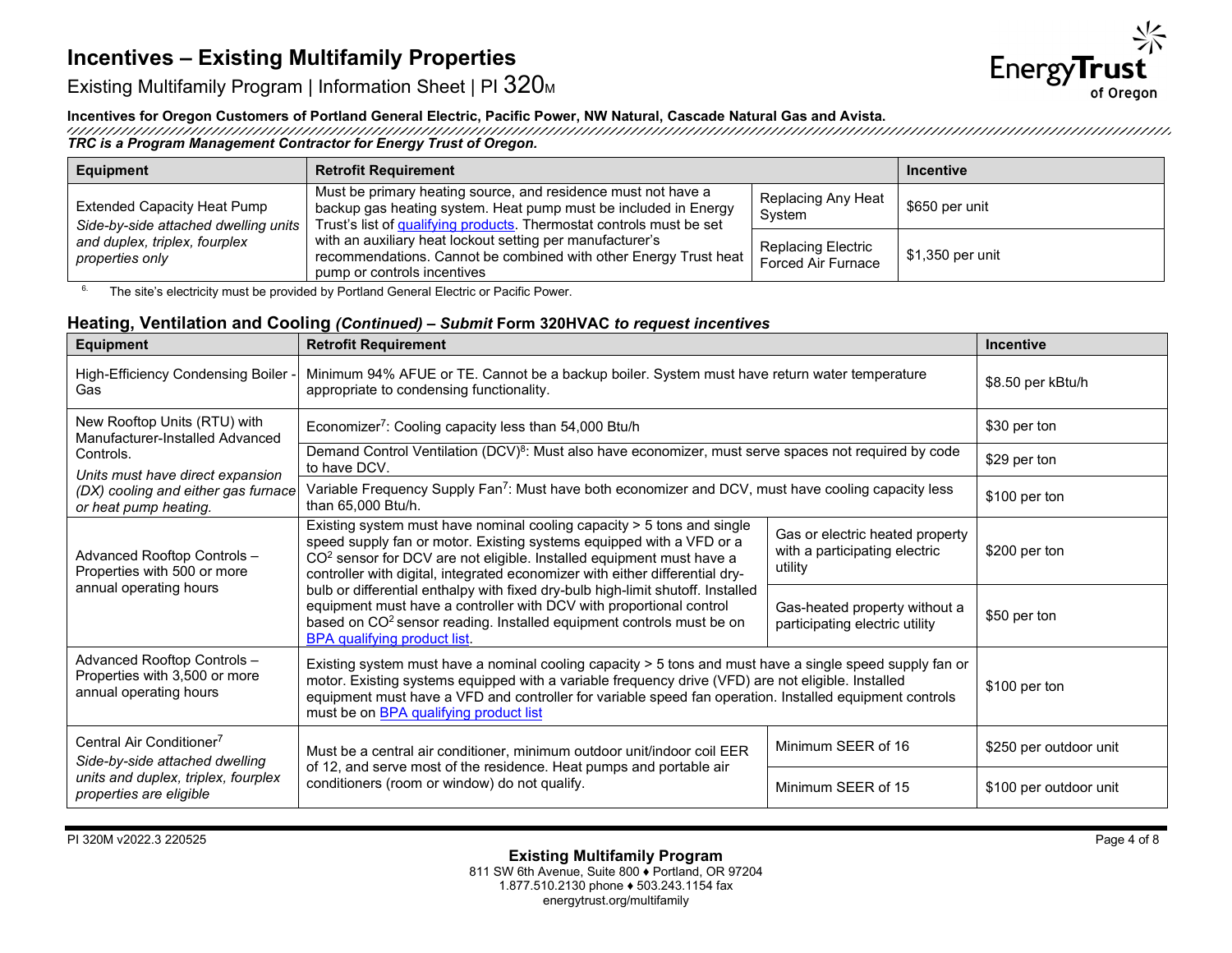

Existing Multifamily Program | Information Sheet | PI 320<sub>M</sub>

# **Incentives for Oregon Customers of Portland General Electric, Pacific Power, NW Natural, Cascade Natural Gas and Avista.**

*TRC is a Program Management Contractor for Energy Trust of Oregon.*

| Equipment                                                                                                                                                                                                                                              | <b>Retrofit Requirement</b>                                                                                                       | <b>Incentive</b>            |
|--------------------------------------------------------------------------------------------------------------------------------------------------------------------------------------------------------------------------------------------------------|-----------------------------------------------------------------------------------------------------------------------------------|-----------------------------|
| High-efficiency bath fan without a light - Fan must have an efficacy of 5.3 CFM/W (cubic ft per minute per<br>watt) or higher, ≥ 70 CFM and be on the ENERGY STAR <sup>®</sup> Most Efficient (ESME) approved list.<br>High-Efficiency Bath Fan – must |                                                                                                                                   | \$15 per unit without light |
| replace inefficient bath fan with a<br>light                                                                                                                                                                                                           | High-efficiency bath fan with light - Must meet same requirements as above and have a CFL with GU-24<br>socket or LED light <13W. | \$50 per unit with light    |

<sup>7.</sup> The property's electricity must be provided by Portland General Electric or Pacific Power.<br><sup>8.</sup> The property's beating fuel must be provided by Portland General Electric or Pacific Power.

The property's heating fuel must be provided by Portland General Electric or Pacific Power.

#### **Appliances** *– Submit* **Form 320APP** *to request incentives*

| Equipment                                                                                | <b>Retrofit Requirement</b>                                                                                             | <b>Incentive</b>                                                                                                                                              |
|------------------------------------------------------------------------------------------|-------------------------------------------------------------------------------------------------------------------------|---------------------------------------------------------------------------------------------------------------------------------------------------------------|
| Commercial Front-Loading Clothes Washer <sup>9, 10</sup> - Electric<br>or Gas water heat | ENERGY STAR certified, Modified Energy Factor 2.2 or greater; Integrated Water<br>Factor 4.0 or lower, common area only | \$300 per unit with electric<br>or gas DHW and Electric<br>Dryer<br>\$200 per unit with Electric<br>or Gas DHW with Gas<br>Dryer<br>\$65 per unit in Gas Only |
|                                                                                          |                                                                                                                         | territory                                                                                                                                                     |
| <b>ENERGY STAR Refrigerator</b>                                                          | 14.3 to 20.5 cubic feet with a top freezer and no through door ice. Must be "active"<br>on ENERGY STAR qualified list.  | \$50 per unit                                                                                                                                                 |

<sup>9.</sup> The site must have water heating provided by Portland General Electric, Pacific Power, NW Natural, Cascade Natural Gas or Avista and the site's electricity must be provided by Portland General Electric or Pacific Power.

<sup>10.</sup> Commercial clothes washers must be used in a common area to qualify for an incentive. Leased commercial washers must have a 7 year or longer lease term and be installed in a common area to qualify for an incentive. Participant must provide a signed lease agreement and documentation that identifies washer quantity, model number(s) and purchase/installation cost.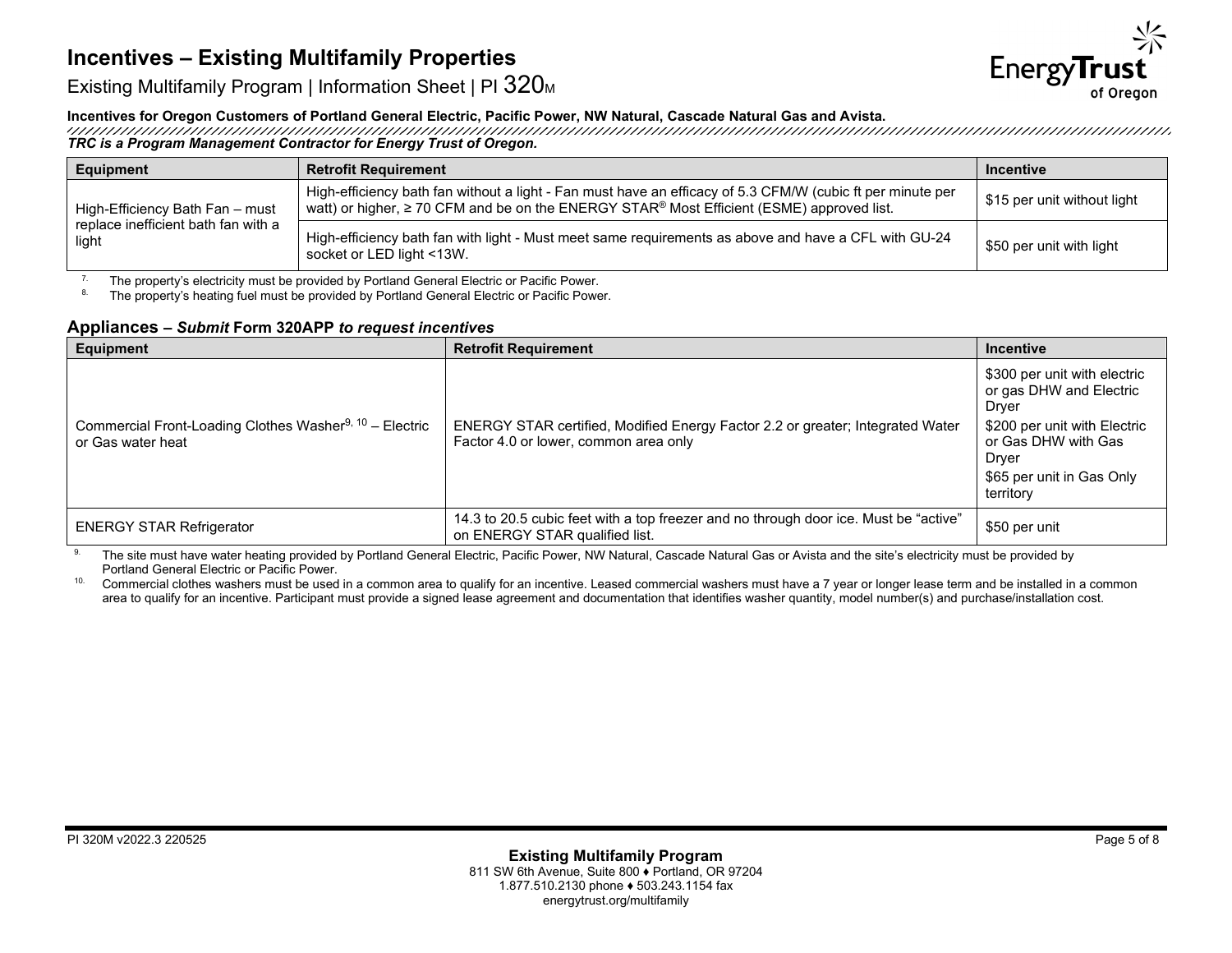

Existing Multifamily Program | Information Sheet | PI 320M

# **Incentives for Oregon Customers of Portland General Electric, Pacific Power, NW Natural, Cascade Natural Gas and Avista.**

*TRC is a Program Management Contractor for Energy Trust of Oregon.*

#### **Gas Water Heating** *– Submit* **Form 320WH** *to request incentives*

| <b>Gas Equipment</b>                                                                                                                                   | <b>Retrofit Requirement</b>                                                                                                                                                                                                                                                                                                | <b>Incentive</b>                                                                                   |
|--------------------------------------------------------------------------------------------------------------------------------------------------------|----------------------------------------------------------------------------------------------------------------------------------------------------------------------------------------------------------------------------------------------------------------------------------------------------------------------------|----------------------------------------------------------------------------------------------------|
| Commercial Condensing Tank Water Heater - Gas                                                                                                          | Minimum 94% thermal efficiency or recovery efficiency. Input of 75 kBtu/h or<br>greater. Integral tank volume must be greater than or equal to 10 gallons.<br>Additional storage-only tanks may be present.                                                                                                                | \$3.00 per kBtu/h<br>\$3.35 per kBtu/h if purchased<br>and installed between 3/1/22<br>and 9/30/22 |
| Condensing Tankless Water Heater - Gas<br>Stacked structures with 5 or more units only                                                                 | UEF 0.93 or greater, input of less than 200 kBtu/h, and supply hot water to<br>multiple units                                                                                                                                                                                                                              | \$300 per unit                                                                                     |
| Residential Tankless Water Heater - Gas <sup>11</sup><br>Side-by-side attached dwelling units and duplex, triplex,<br>fourplex properties are eligible | UEF 0.82 or greater, must replace storage tank water heater. Dwelling unit must<br>have an existing dedicated 1/2" gas line capable of serving the water heater OR<br>an existing $\frac{3}{4}$ " gas line that can serve the existing appliances, in addition to the<br>water heater, Hybrid water heaters do not qualify | \$200 per unit with UEF $0.82 -$<br>0.95<br>\$400 per unit with UEF $\geq$ 0.96                    |
| DHW Recirculation Pump Controls <sup>12</sup>                                                                                                          | Addition of a standalone recirculation pump. Control type must be aquastat, on-<br>demand or learning controls. Building must have central domestic water heating.<br>All installed controls must meet applicable codes and regulations.                                                                                   | \$100 per system< 1/8 HP<br>\$500 per system $\geq$ 1/8 HP                                         |

<sup>11.</sup> Property must have water primarily heated by a participating utility. Properties without an existing gas line only qualify if gas line installed at no cost by a utility.<br><sup>12.</sup> The site must have water heating provid

The site must have water heating provided by Portland General Electric, Pacific Power, NW Natural, Cascade Natural Gas or Avista and the site's electricity must be provided by Portland General Electric or Pacific Power.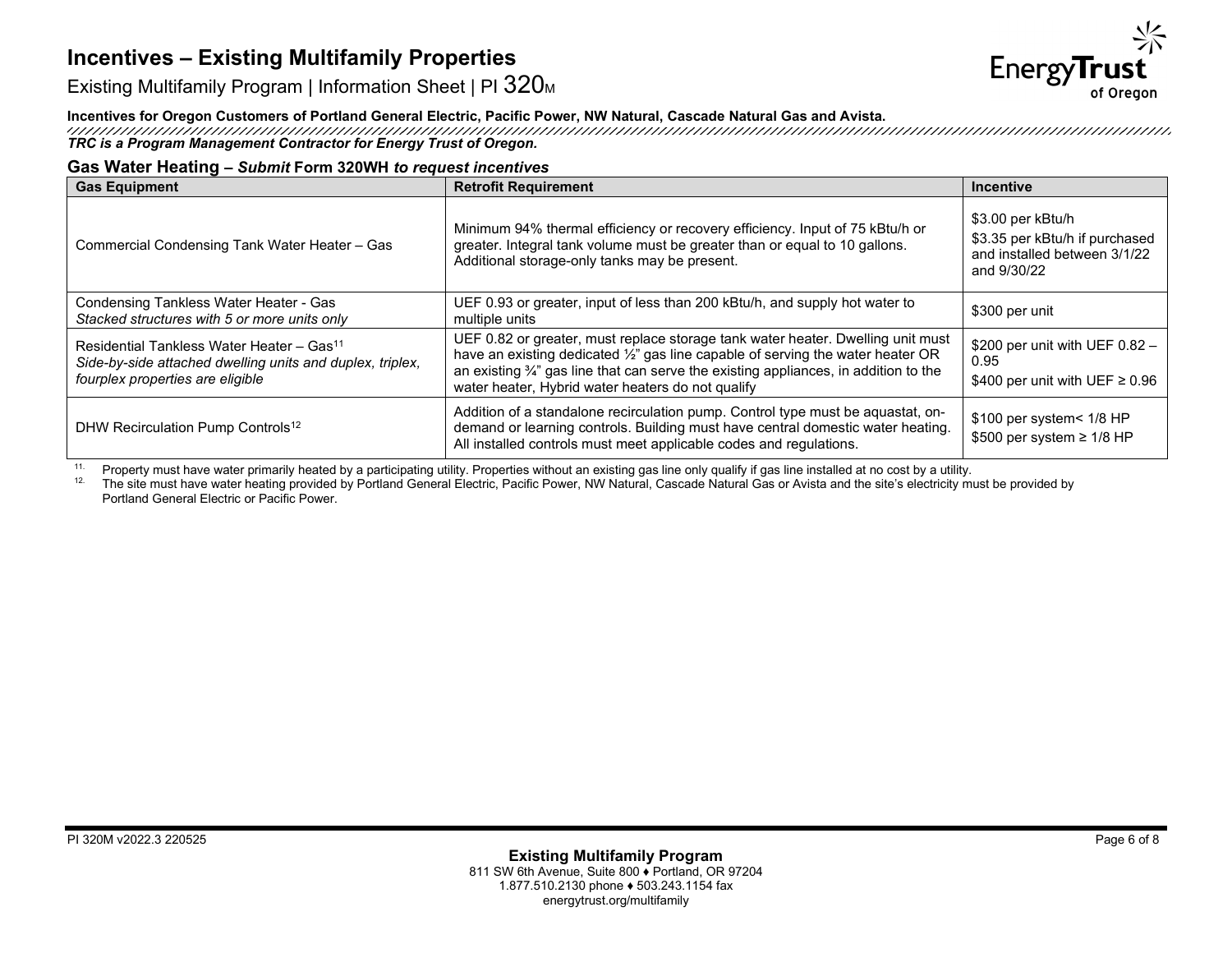

Existing Multifamily Program | Information Sheet | PI 320M

**Incentives for Oregon Customers of Portland General Electric, Pacific Power, NW Natural, Cascade Natural Gas and Avista.**

*TRC is a Program Management Contractor for Energy Trust of Oregon.*

## **Pool and Spa Incentives** *– Submit* **Form 320WH** *to request incentives*

| <b>Equipment</b>                                | <b>Retrofit Requirement</b>                                                                                                                                                                                                                                                                                                                                                                                                         |                                                  | <b>Incentive</b>                                               |
|-------------------------------------------------|-------------------------------------------------------------------------------------------------------------------------------------------------------------------------------------------------------------------------------------------------------------------------------------------------------------------------------------------------------------------------------------------------------------------------------------|--------------------------------------------------|----------------------------------------------------------------|
| Commercial Condensing Pool Heater <sup>13</sup> | Minimum 350 kBtu/h capacity and minimum<br>96% efficiency. Must be a replacement, gas-<br>fired pool heater. Covered pools and spas are                                                                                                                                                                                                                                                                                             | Indoor Pool (minimum surface<br>$1,350$ sq. ft.) | \$2.35 per sq. ft. of surface<br>area served by heater         |
|                                                 | not eligible. Cannot be combined with pool<br>cover incentives.                                                                                                                                                                                                                                                                                                                                                                     | Outdoor Pool (minimum surface<br>$900$ sq. ft.)  | \$3.50 per sq. ft. of pool<br>surface area served by<br>heater |
| Commercial Pool Pump <sup>14</sup>              | Must be a replacement pool pump that is self-priming. $> 0$ to $\leq 4$ hp variable speed<br>pump.<br>Minimum WEF ratings:<br>$> 0$ to < 1 hp: $\geq 8.33$<br>> 1 to ≤ 2 hp: ≥ 6.81<br>> 2 to ≤ 2.5 hp: $≥ 5.85$<br>For pumps without WEF rating, pump motor cannot exceed 50% of its maximum<br>rated speed; any high-speed override shall be for a temporary period-not to<br>exceed a 24-hour cycle without resetting to default |                                                  | \$230 per pump                                                 |
| Outdoor Hot Tub/Spa Cover <sup>15</sup>         | Cover must be at least 2" thick. Minimum R-12 with continuous insulation at all<br>contact points OR an insulated hinge. Cannot be combined with pool heater<br>measure.                                                                                                                                                                                                                                                            |                                                  | \$100 per cover                                                |
| <b>Commercial Pool Cover</b>                    | Pool must be heated and without a pre-existing cover within previous six months;<br>cover must be specifically designed for swimming pools, cover entire pool area,<br>and utilize a storage reel. Liquid evaporation suppressants, solar disks, and mesh<br>covers are ineligible <sup>14</sup>                                                                                                                                    |                                                  | \$2 per sq. ft. of pool<br>surface area                        |

<sup>13.</sup> Site must have gas provided by NW Natural, Cascade Natural Gas or Avista<br><sup>14.</sup> Site must have electricity provided by Portland General Electric or Pacific Po

<sup>14.</sup> Site must have electricity provided by Portland General Electric or Pacific Power<br><sup>15.</sup> Site must have water beating provided by Portland General Electric or Pacific Po

Site must have water heating provided by Portland General Electric or Pacific Power.

## **Garage Ventilation Incentives** *– Submit* **Form 320HVAC** *to request incentives*

| <b>Equipment</b>                       | <b>Retrofit Requirement</b>                                                                                                                                                                                                                                                                                      | <b>Incentive</b>                                                                                                  |
|----------------------------------------|------------------------------------------------------------------------------------------------------------------------------------------------------------------------------------------------------------------------------------------------------------------------------------------------------------------|-------------------------------------------------------------------------------------------------------------------|
| Garage Exhaust Ventilation<br>Controls | Installed in fully enclosed parking garage; variable speed control installed on the parking garage exhaust<br>fan(s) and contamination-sensing device (CO sensors with NO2 sensors) employed; parking garage<br>operating hours ≥ 140 hours per week. Can be motor retrofit of exhaust fans to add VFD controls. | $<$ 30,000 sq. ft., unconditioned<br>- \$0.50 per CFM<br>$\geq$ 30,000 sq. ft. OR conditioned<br>- \$0.10 per CFM |